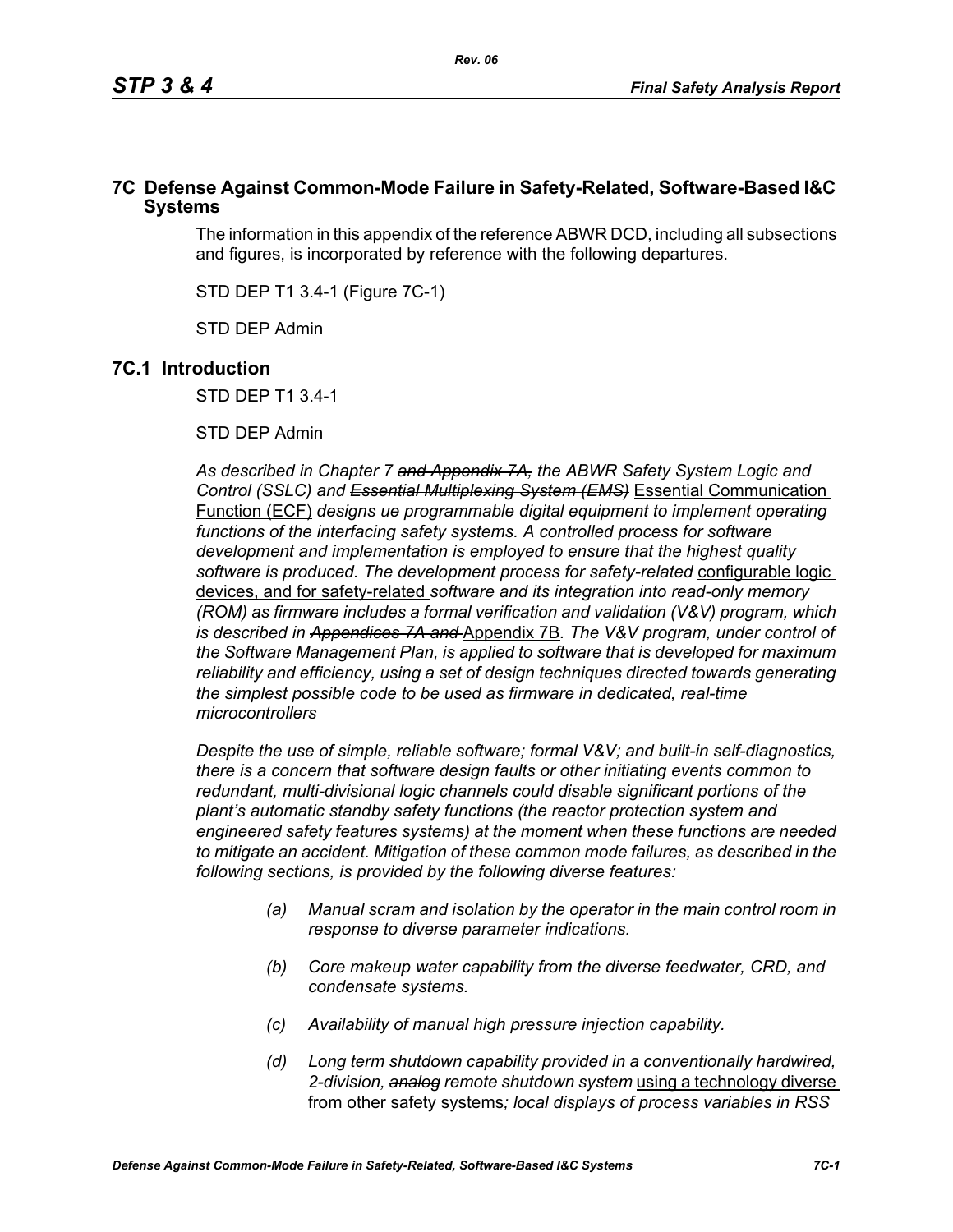*are continuously powered and so are available for monitoring at any time.*

## **7C.2 [Design Techniques for Optimizing ABWR Safety-Related Hardware and Software**

STD DEP T1 3.4-1

*(c) Microprocessors with minimal instruction sets and a simple operating system* and configurable logic devices with minimal instruction sets *are used. The "lost" computing power is not needed and the limited instructions minimize inadvertent programming and operational errors. This aids in verification and validation and further enhances reliability.*

### **7C.3 Defense Against Common-Mode Failure**

STD DEP T1 3.4-1

*A strong V&V program can reduce the probability of common mode failure to a very low level because the simple modules used in each division, although identical in some cases, can be thoroughly tested during the validation process. In addition to software V&V, however, SSLC contains several system level and functional level defenses against common mode failure, as follows:*

- *(1) System Level Defenses Against Common Mode Failure*
	- *(a) Operational defenses*
		- *(i) Asynchronous operation of multiple protection divisions; timing signals are not exchanged among divisions*
		- *(ii) Automatic error checking on all multiplexed* data *transmission paths. Only the last good data is used for logic processing unless a permanent fault is detected, thereby causing the channel to trip and alarm.*

*The functional program logic in the SSLC controllers also provides protection against common mode failures, as follows:*

- *(1) Functional Defenses Against Common Mode Software Failure*
	- *(c) Multiplexing and other data* Data *transmission functions use standard, open protocols that are verified to industry standards and are also qualified to Class 1E standards*

## **7C.4 Common Mode Failure Analysis**

STD DEP T1 3.4-1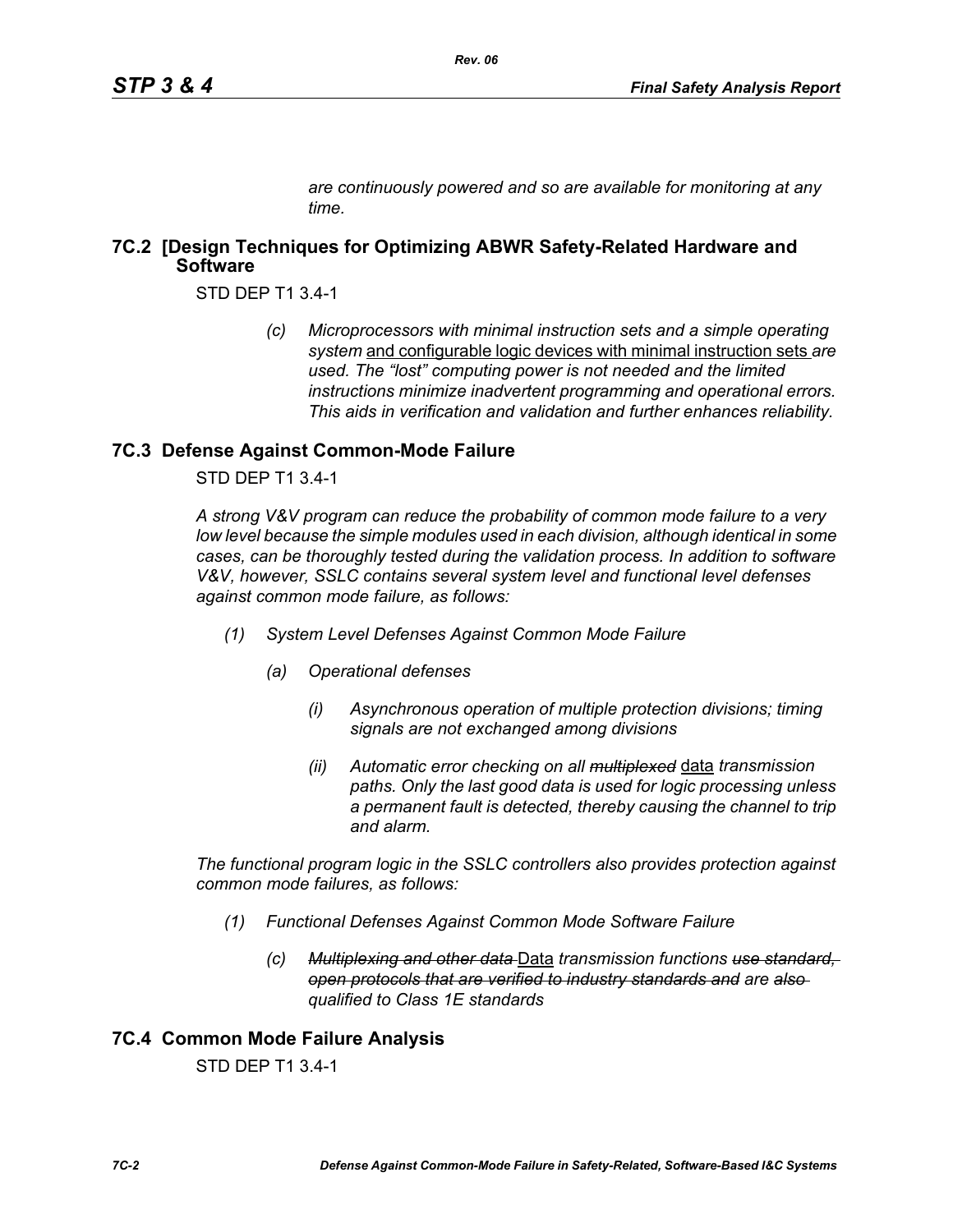#### *JUNE, 1993*

*As of the week of June 7, 1993, the staff indicated that, with the addition of the hardwired HPCF manual control in the MCR, the issue of I&C diversity would be closed, pending the staff's final review of the results of the analyses that were re-done to incorporate manual HPCF initiation. Within the U.S. licensing material, manual HPCF Loop C initiation will be presented as a manual switch hardwired to a programmable logic controller (PLC) device that is independent of Safety System Logic and Control (SSLC) and the Essential Multiplexing System (EMS)* Essential Communication Function (ECF)*. SSLC and EMS* ECF *will continue to provide the automatic software-based initiation logic for HPCF Loop C [see reference 7C-6(7)].*

*The SSLC design also uses hardwired control switches to perform manual system start of the other systems in ECCS. However, these switches are hardwired only from the operator's control station to the microprocessor logic in SSLC, where EMS* ECF *then provides the transmission path for control signals from SSLC to the actuated devices. Control switch signals for individual control of pumps and valves are multiplexed* transmitted *from the operator's control station to SSLC and then through EMS* ECF *as stated above.*

# **7C.5 [Details of Final Implementation of Diversity in ABWR Protection System**

STD DEP T1 3.4-1

*To maintain protection system defense-in-depth in the presence of a postulated worstcase event (i.e., undetected, 4-division common mode failure of all communications or logic processing functions in conjunction with a large break LOCA), diversity is provided in the form of hardwired backup of reactor trip, diverse display of important process parameters, defense-in-depth arrangement of equipment, and other equipment diversity as outlined below (many of these features were included in the original protection system design; refer to Figure 7C-1 for details of how those additional diverse features, added as a result of the CMF analyses discussed in the previous section, have been implemented). Note that diverse equipment can be in the*  form of digital or non-digital devices as long as these devices are not subject to the *same common mode failure as the primary protection system components:*

- *(2) Defense-in-depth configuration:*
	- *(a) Fail-safe RPS and fail-as-is ESF in separate processing channels*
	- *(b) Control systems are independent of RPS and ESF in separate triplicated processing network* communication functions *using diverse hardware and software from the Essential Multiplexing System* Essential Communication Function (ECF) *network*
- *(3) Equipment diversity*
	- *(d) HPCF manual start in loop C (Division III) is implemented in equipment that is diverse from the automatic start function. All interconnections are hardwired and control and interlock logic is provided in the form of either*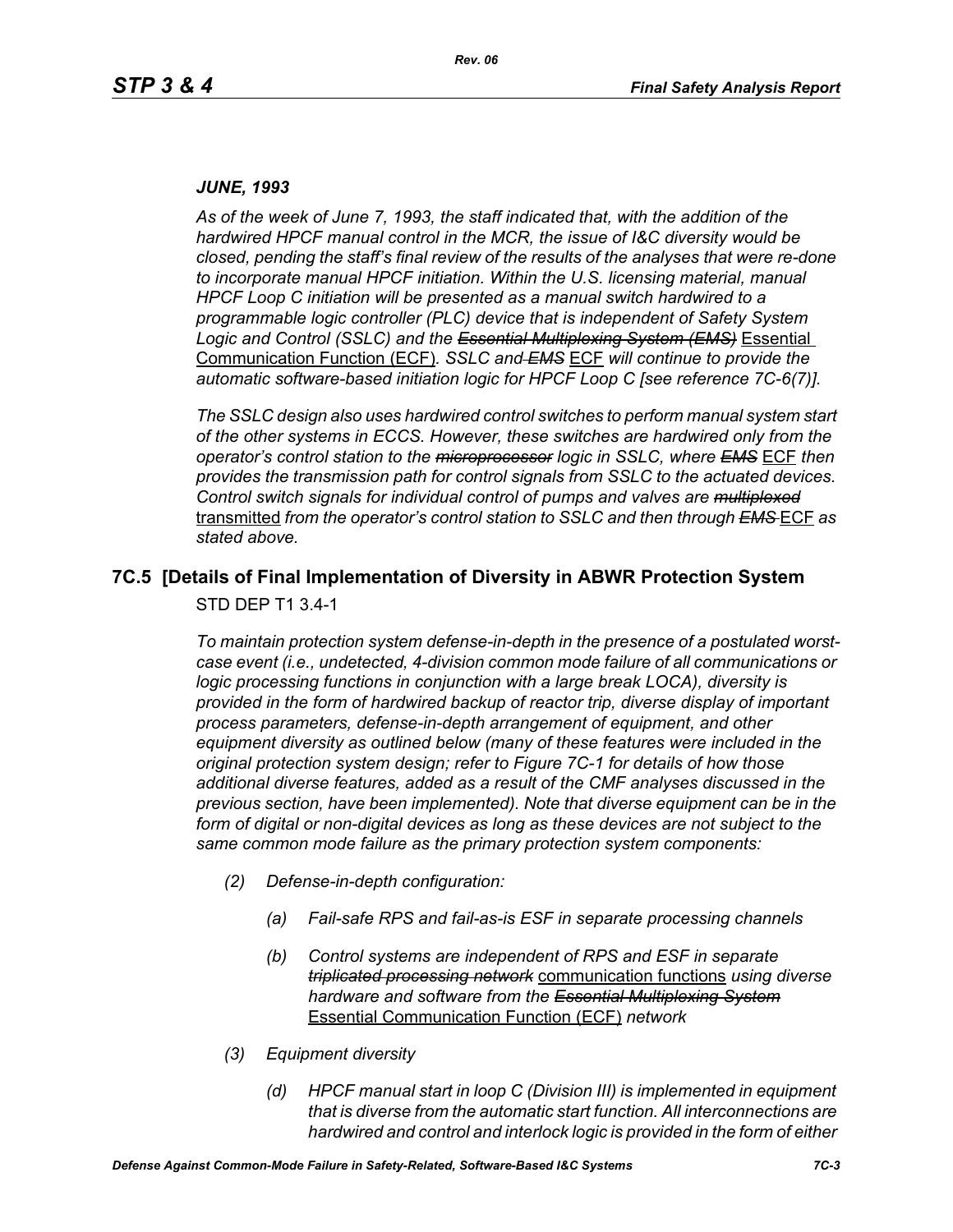*discrete logic gates or programmable logic that is diverse from the automatic start logic. The signal path of the manual logic is independent from that of the automatic logic up to the actuated device drivers (e.g., motor control centers or switchgear). The manual start function is not implemented in the automatic logic; however, the logic reset switch is common to both the automatic and manual logic. In addition to the manual start function, which performs all necessary control actions as a substitute for automatic start, other supporting hardwired functions are provided in loop C as follows:*

*(v) Remote shutdown system (analog* diverse*, hardwired) provides shutdown cooling functions and continuous local display of monitored process parameters.*